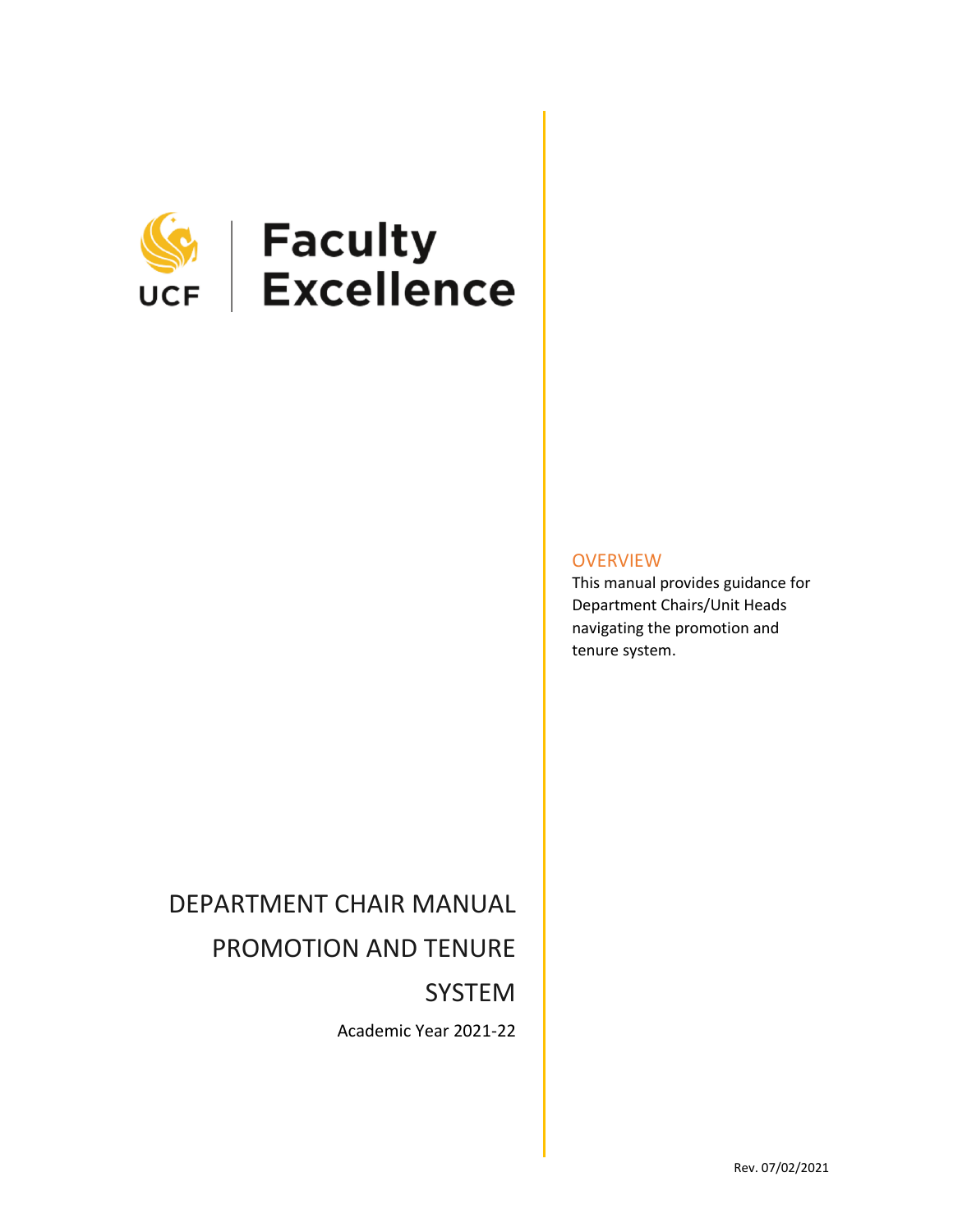## **Contents**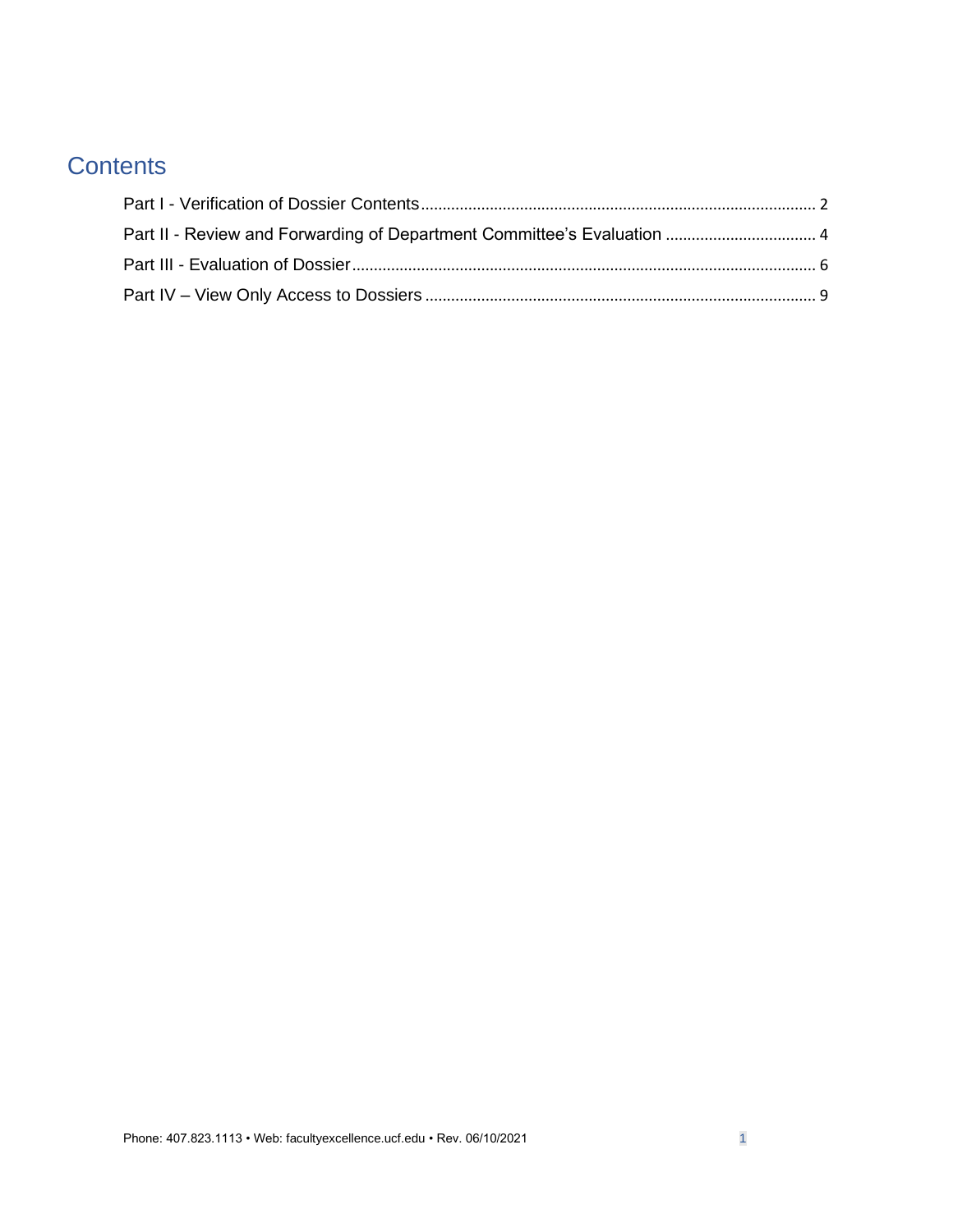## Part I

## Verification of Dossier Contents

<span id="page-2-1"></span><span id="page-2-0"></span>**1. Sign in to the myUCF portal (my.ucf.edu) and click the Work Center tab. If you do not see the Work Center tab, contact Faculty Excellence at 407-823-1113 or [facultyexcellence@ucf.edu](mailto:facultyexcellence@ucf.edu)**

| $\mathbb{C}$<br>UNIVERSITY OF CENTRAL FLORIDA                |           |                                                       |         |
|--------------------------------------------------------------|-----------|-------------------------------------------------------|---------|
| <b>Work Center</b><br>Dashboards<br><b>Home Page</b>         |           |                                                       |         |
|                                                              |           |                                                       |         |
| myUCF Menu                                                   | $C = 0 -$ | <b>Featured Topics</b>                                | $C = 0$ |
| Academic Resources                                           |           | There are no featured topics to display at this time. |         |
| ▶ Staff Applications<br>▶ Student Self Service               |           |                                                       |         |
| Employee Self Service                                        |           |                                                       |         |
| Manager Self Service                                         |           |                                                       |         |
| Faculty/Advisor Self Service                                 |           |                                                       |         |
| ▶ My Content                                                 |           |                                                       |         |
| Reporting Tools                                              |           |                                                       |         |
| <b>NUCF IT Custom</b>                                        |           |                                                       |         |
| Change my NID Password                                       |           |                                                       |         |
| <b>Knights Email</b>                                         |           |                                                       |         |
| Webcourses@UCF                                               |           |                                                       |         |
| <b>UCF Home Page</b>                                         |           |                                                       |         |
| <b>Instructor Knights Access</b><br><b>UCF COM Home Page</b> |           |                                                       |         |
| <b>UCF Company Directory</b>                                 |           |                                                       |         |

#### **2. Click on My Worklist**

| UNIVERSITY OF CENTRAL FLORIDA<br>$\sim$ |                    |  |
|-----------------------------------------|--------------------|--|
| Dashboards<br>Home Page                 | <b>Work Center</b> |  |

| <b>UCF Work Center</b>                                                                                                                                         |  |  |
|----------------------------------------------------------------------------------------------------------------------------------------------------------------|--|--|
| <b>My Worklist</b><br>Work the items that by re been routed to you.                                                                                            |  |  |
| Faculty eP&T Home Page<br>hΞ<br>In the Home Page, you can see eP&T work items, start a new dossier, edit/withdraw a dossier in process, and view a<br>dossier. |  |  |

**3. After selecting My Worklist, a screen similar to the following will display. Click on the link to open the dossier**

| Worklist<br><b>Detail View</b>                                         |           |                       | <b>Worklist Filters</b>   | $\checkmark$ | $\boxdot$ Feed $\sim$  |                                       |                            |
|------------------------------------------------------------------------|-----------|-----------------------|---------------------------|--------------|------------------------|---------------------------------------|----------------------------|
| <b>Worklist Items</b>                                                  |           |                       |                           |              |                        | Personalize   Find   View All   2   표 | First 1 of 1 2 Last        |
| From                                                                   | Date From | <b>Work Item</b>      | <b>Worked By Activity</b> | Priority     |                        |                                       |                            |
|                                                                        |           | Notification Worklist | Notification              |              | <b>PROMOTEN: T/TE:</b> | Mark Worked                           | Reassign                   |
| Phone: 407.823.1113 · Web: facultyexcellence.ucf.edu · Rev. 07/02/2021 |           |                       |                           |              |                        |                                       |                            |
|                                                                        |           |                       |                           |              |                        | Click here to open<br>the dossier.    | Do NOT use this<br>button. |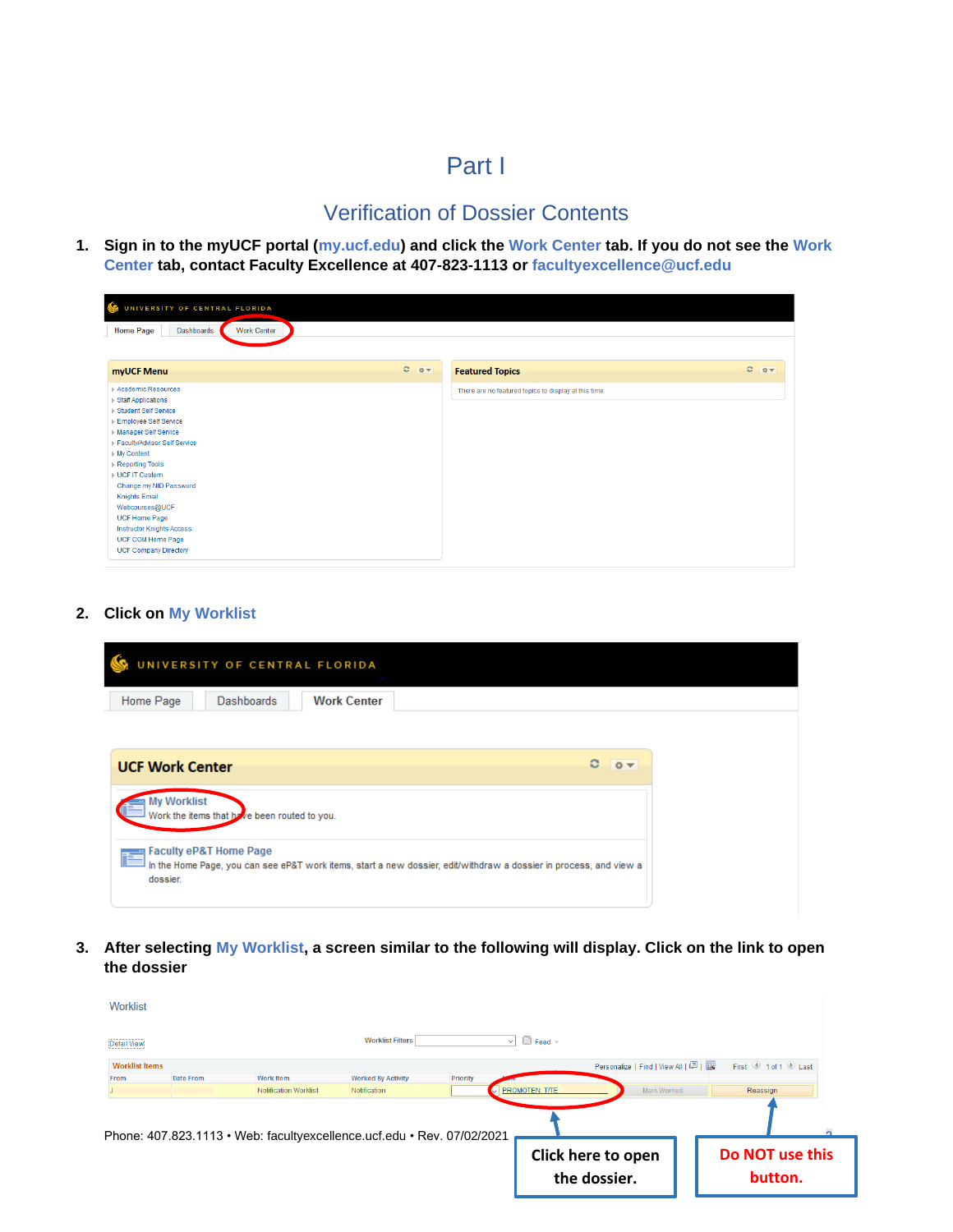**4. After opening the dossier, review each of the uploaded files by clicking View. If the dossier is complete, check both boxes in the Certifications area**

|                      | <b>Certifications</b>                                               |                                                                                                                                                                                                                       |       |   | ? | <b>Complete the</b>             |             | certifications by clicking                      |
|----------------------|---------------------------------------------------------------------|-----------------------------------------------------------------------------------------------------------------------------------------------------------------------------------------------------------------------|-------|---|---|---------------------------------|-------------|-------------------------------------------------|
|                      | <b>Message Text</b>                                                 | <b>Description</b>                                                                                                                                                                                                    |       |   |   |                                 |             |                                                 |
| $\checkmark$         | Faculty Certification -<br>Publications*                            |                                                                                                                                                                                                                       |       |   |   | the checkboxes.                 |             |                                                 |
| $\checkmark$         | Faculty Certification -<br>Contracts and Grants*                    |                                                                                                                                                                                                                       |       | 0 |   |                                 |             |                                                 |
|                      | Department Ch<br>Certification - Publications*                      | certify, to the best of my knowledge, all<br>publications, creative and scholarly work<br>contained and mentioned in this dossier are<br>cited correctly and represent the faculty<br>member's original contribution. |       |   |   |                                 |             |                                                 |
|                      | <b>Department Chair</b><br>Certification - Contracts and<br>Grants* | I certify, to the best of my knowledge, all<br>contracts and grants awarded, contained and<br>mentioned in this dossier accurately reflected<br>the faculty member's contribution.                                    |       |   |   |                                 |             |                                                 |
|                      | Link to Regulation & General Dossier Reguirements                   |                                                                                                                                                                                                                       |       |   |   | ?                               |             |                                                 |
| <b>Dossier Files</b> |                                                                     |                                                                                                                                                                                                                       |       |   |   | Find                            |             | $\bigcirc$ 1-10 of 10 $\bigcirc$ Last           |
|                      | 01-Impact Statement                                                 |                                                                                                                                                                                                                       | Size: |   |   | 83,885 bytes                    | <b>View</b> | <b>Delete</b>                                   |
|                      | 785397 1 Impact Statement.pdf                                       |                                                                                                                                                                                                                       |       |   |   | Uploaded: 06/06/2019 10:32:25AM |             |                                                 |
|                      | 02-Curriculum Vitae                                                 |                                                                                                                                                                                                                       | Size: |   |   | 83,885 bytes                    | <b>View</b> | <b>Delete</b>                                   |
|                      | 785397_2_Curriculum_Vitae.pdf                                       |                                                                                                                                                                                                                       |       |   |   | Uploaded: 06/06/2019 10:32:42AM |             |                                                 |
|                      |                                                                     |                                                                                                                                                                                                                       |       |   |   |                                 |             |                                                 |
|                      |                                                                     |                                                                                                                                                                                                                       |       |   |   |                                 |             | Review each uploaded document by clicking View. |

**5. After reviewing the dossier in its entirety and completing the certifications, click the relevant button at the bottom of the page**

|                                                                 | Size: | 26,620 bytes                    | <b>View</b>        | <b>Delete</b> |
|-----------------------------------------------------------------|-------|---------------------------------|--------------------|---------------|
| 785397 8 Research Creative Activities Summary and Evidence.pdf  |       | Uploaded: 06/06/2019 10:34:12AM |                    |               |
| 12-Teaching Activities Summary and Evidence                     | Size: | 26,620 bytes                    | <b>View</b>        | <b>Delete</b> |
| 785397 9 Teaching Activities Summary and Evidence.pdf           |       | Uploaded: 06/06/2019 10:34:27AM |                    |               |
| 13-Service Activities Summary and Evidence                      | Size: | 26,620 bytes                    | <b>View</b>        | <b>Delete</b> |
| 785397 10 Service Activities Summary and Evidence.pdf           |       | Uploaded: 06/06/2019 10:34:39AM |                    |               |
|                                                                 |       |                                 | Recycle to Faculty |               |
| "Reviewed" forwards the dossier to the department<br>committee. |       |                                 |                    |               |
| "Hold/Save" saves the dossier, but does not forward it.         |       |                                 |                    |               |

Phone: 407.823.1113 • Web: facultyexcellence.ucf.edu • Rev. 07/02/2021 3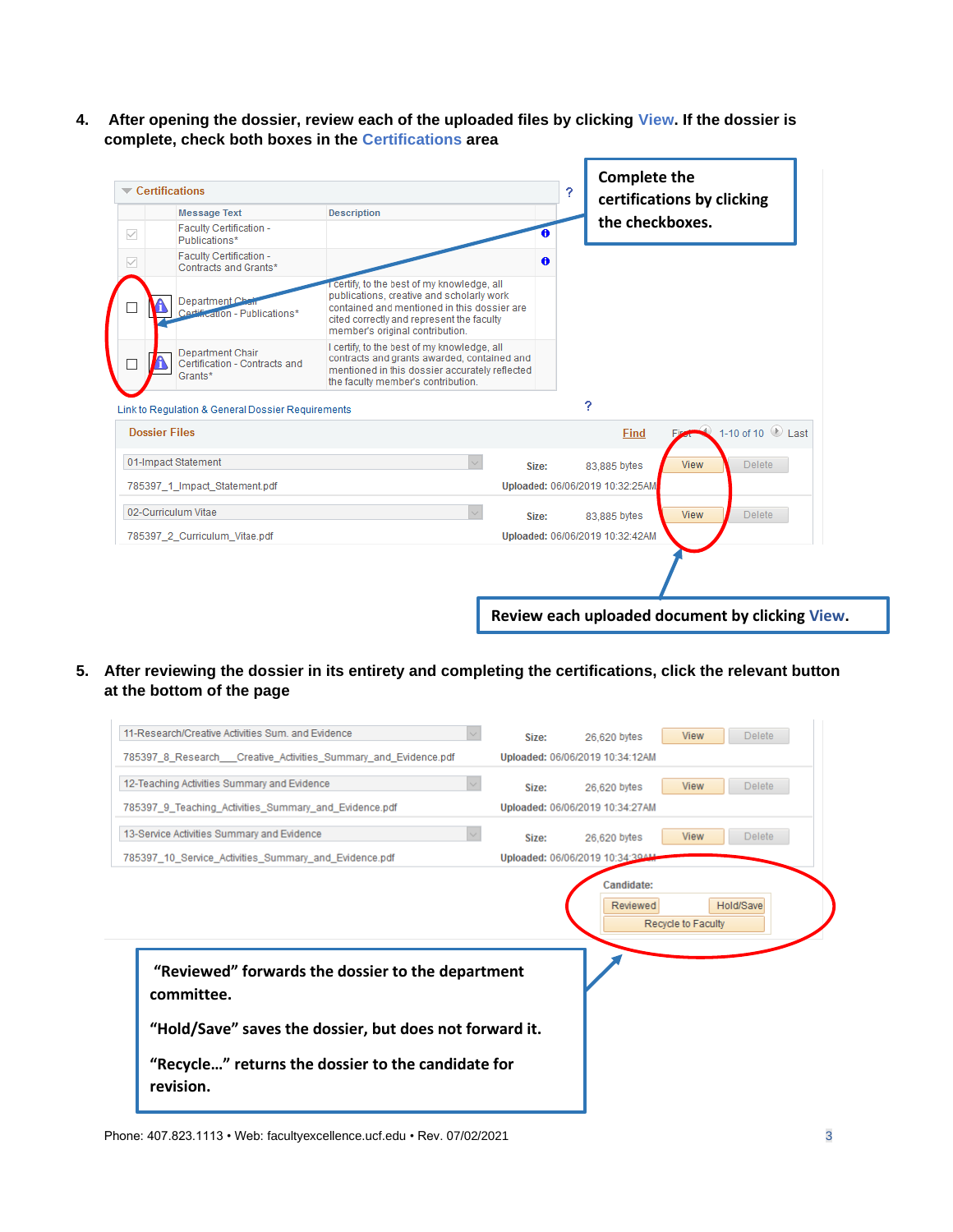## Part II

## Review and Forwarding of Department Committee's Evaluation

#### <span id="page-4-1"></span><span id="page-4-0"></span>**1. Navigate to the dossier by following steps 1-3 in Part I, above**

**2. After opening the dossier, click the Department Committee tab to review the department committee's vote count and evaluation comments**

| <b>Department Committee</b><br>Candidate Info                                                                                                                                                                                                                                                                                              | Click here to review the committee's evaluation.                                                                                                                                                                                                                    |
|--------------------------------------------------------------------------------------------------------------------------------------------------------------------------------------------------------------------------------------------------------------------------------------------------------------------------------------------|---------------------------------------------------------------------------------------------------------------------------------------------------------------------------------------------------------------------------------------------------------------------|
| <b>Evaluate Dossier</b>                                                                                                                                                                                                                                                                                                                    |                                                                                                                                                                                                                                                                     |
| Step 2 of 2: Department Committee Analysis of Candidate Information                                                                                                                                                                                                                                                                        |                                                                                                                                                                                                                                                                     |
| <b>Candidate Information</b>                                                                                                                                                                                                                                                                                                               |                                                                                                                                                                                                                                                                     |
| Name of faculty member evaluated:                                                                                                                                                                                                                                                                                                          | eForm ID:                                                                                                                                                                                                                                                           |
| <b>Current rank: Associate Professor</b>                                                                                                                                                                                                                                                                                                   |                                                                                                                                                                                                                                                                     |
| Promotion & Tenure<br>Promotion only<br><b>Application Type:</b><br>Applying to rank: Professor<br><b>Committee Votes</b><br><b>Promotion:</b><br>number of votes FOR promotion<br>$10^{-1}$<br>number of votes AGAINST promotion<br>$\Omega$                                                                                              | $\bigcirc$ Ten<br>Review the vote count and evaluation comments in the<br>interactive box.<br>If the department committee did not use the interactive<br>box, scroll down to the attachments at the bottom of the<br>page to view the uploaded evaluation document. |
| <b>Analysis and Recommendations</b><br>*In the field below, or as an attachment, (1) Provide an assessment for each area of assignment and (2) Include an overall comment explaining<br>how the committee's discussion, narrative, and how the votes relate to the department/unit criteria. If attachment is provided, write "Uploaded as |                                                                                                                                                                                                                                                                     |

Uploaded as PDF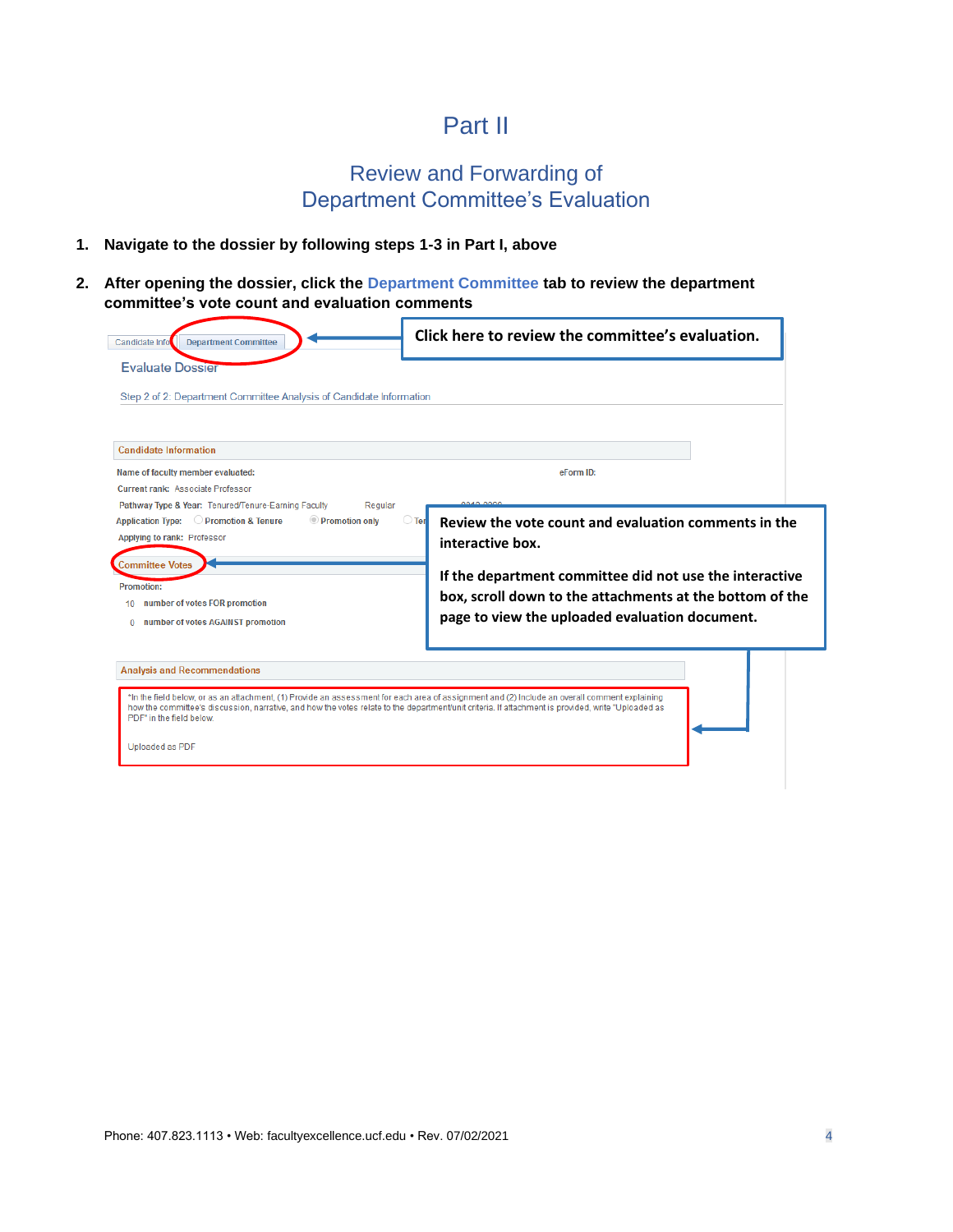#### **3. Review the attached department committee signature list**

**Click View to review the department committee signature list. Confirm that all committee members who voted signed the form and that the number of signatures matches the vote count shown in step 2.**

| 12-Teaching Activities Summary and Evidence           | <b>View</b><br><b>Delete</b><br>26,620 bytes<br>Size:                               |  |
|-------------------------------------------------------|-------------------------------------------------------------------------------------|--|
| 785397_9_Teaching_Activities_Summary_and_Evidence.pdf | Uploaded: 06/06/2019 10:34:27AM                                                     |  |
| 13-Service Activities Summary and Evidence            | <b>Delete</b><br><b>View</b><br>26,620 bytes<br>Size:                               |  |
| 785397 10 Service Activities Summary and Evidence.pdf | Uploaded: 06/06/2019 10:34:39AM                                                     |  |
| 17a-Department P&T Committee Signature List           | <b>Delete</b><br><b>View</b><br>42.287 bytes<br>Size:                               |  |
| 785397 12 Department P T Committee Signature List.pdf | Uploaded: 06/06/2019 11:31:17AM                                                     |  |
|                                                       | Candidate:<br>$<<$ Previous<br>Hold/Save<br>Reviewed<br><b>Recycle to Committee</b> |  |

Candidate Info | Department Committee

**4. Scroll down to the bottom of the page to send the dossier to the next step (candidate review) or recycle it back to the committee for revision**

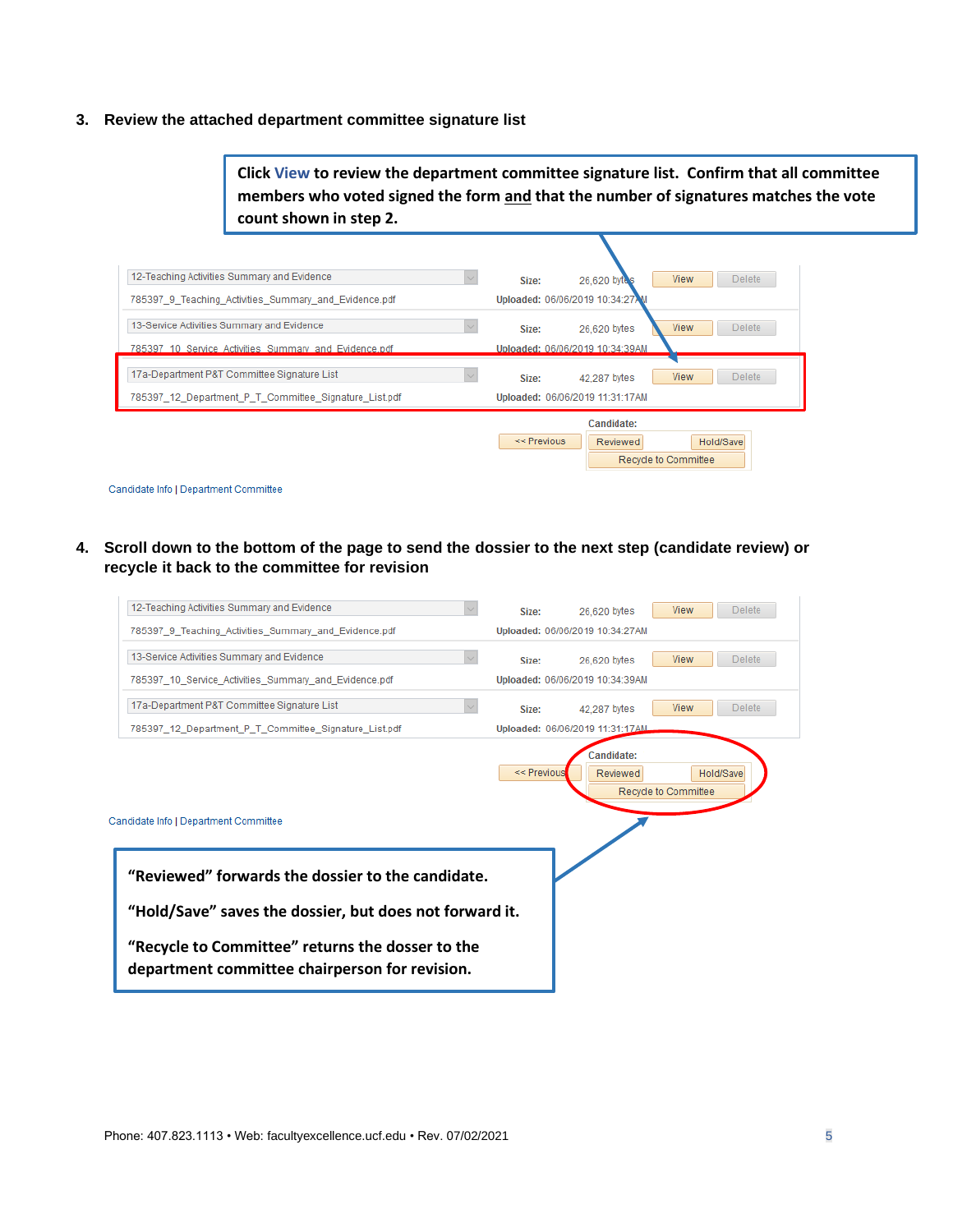## Part III

## Evaluation of Dossier

#### <span id="page-6-1"></span><span id="page-6-0"></span>**1. Navigate to the dossier by following steps 1-3 in Part I above**

## **2. After opening the dossier, click the Department Chair tab**

| Department Committee<br>Candidate Info<br><b>Department Chair</b>                       | To begin working on the department<br>chair's evaluation, click here. |
|-----------------------------------------------------------------------------------------|-----------------------------------------------------------------------|
| <b>Evaluate Dossier</b>                                                                 |                                                                       |
| Step 3 of 3: Department Chair Analysis of Candidate Information                         |                                                                       |
|                                                                                         |                                                                       |
| <b>Candidate Information</b>                                                            |                                                                       |
| Name of faculty member evaluated:                                                       | eForm ID:                                                             |
| <b>Current rank: Coor Admin</b>                                                         |                                                                       |
| Pathway Type & Year: Tenured/Tenure-Earning Faculty<br>Regular                          | í                                                                     |
| Promotion only<br>Application Type: <b>Promotion &amp; Tenure</b><br><b>Tenure only</b> |                                                                       |
| Applying to rank (if applicable): Associate Professor                                   |                                                                       |

**3. Enter the promotion and/or tenure recommendations and complete the written evaluation**

| Name of faculty member evaluated:                   |                                                                                          | eForm ID:                                               |
|-----------------------------------------------------|------------------------------------------------------------------------------------------|---------------------------------------------------------|
| Current rank: Associate Professor                   |                                                                                          |                                                         |
| Pathway Type & Year: Tenured/Tenure-Earning Faculty | Regular                                                                                  |                                                         |
| Application Type: C Promotion & Tenure              | <b>Promotion only</b>                                                                    | Click the dropdown arrow to enter the<br>$\bigcirc$ Ter |
| Applying to rank: Professor                         |                                                                                          | promotion and/or tenure                                 |
| <b>Recommendations</b>                              |                                                                                          | recommendations, as applicable.                         |
| *Promotion Recommendation: FOR                      |                                                                                          |                                                         |
| <b>Tenure Recommendation:</b>                       |                                                                                          |                                                         |
|                                                     | <b>AGAINST</b>                                                                           |                                                         |
| <b>Analysis</b>                                     | <b>FOR</b>                                                                               |                                                         |
|                                                     | *The following statement details the basis on which the above recommendations were made: |                                                         |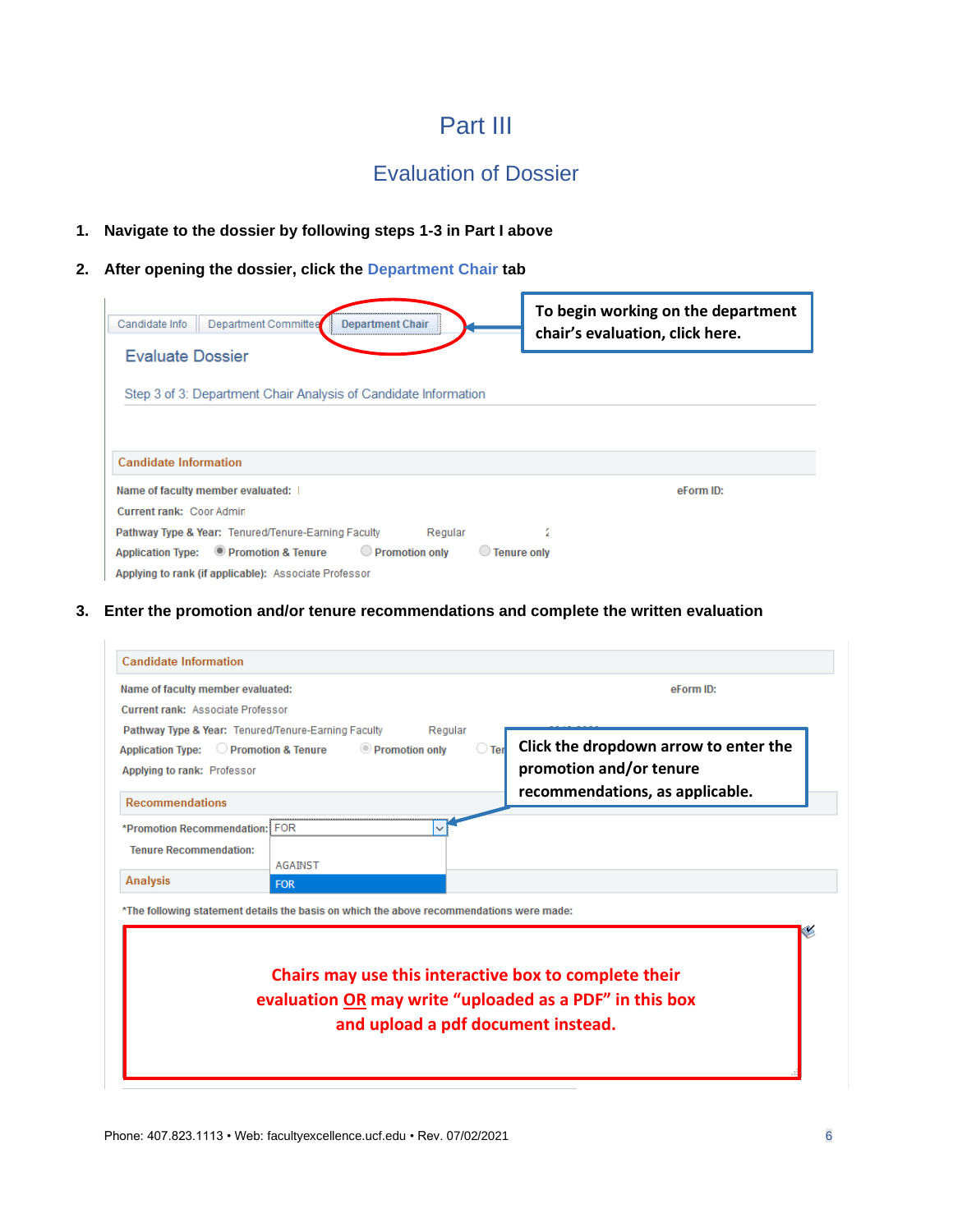**4. To upload the evaluation in PDF format, scroll down to the attachments at the bottom of the page. Click the plus symbol (+) to add a row. On the new row use the dropdown arrow to display the attachment options**

**Note If you have completed the evaluation by using the interactive box shown in step 3, skip this step and proceed to step 6**

| 13-Service<br>1. Click the plus symbol $(+)$ to add a row.<br>731127 10<br>2. Use the dropdown arrow to display the attachment options.<br>17a-Depar | ÷<br>Delete<br>王<br>Delete                                                                                   |
|------------------------------------------------------------------------------------------------------------------------------------------------------|--------------------------------------------------------------------------------------------------------------|
| 731127 11 Department P T Committee Signature List.pdf                                                                                                | Uploaded: 06/15/2018 1:40:00PM                                                                               |
| 17b-Department P&T Committee Evaluation Document<br>731127 12 Department P T Committee Evaluation Document.pdf                                       | Œ<br><b>Delete</b><br><b>View</b><br>87.159 bytes<br>Size:<br>loaded: 06/15/2018 1:40:37PM<br>$\overline{2}$ |
|                                                                                                                                                      | $\pm$<br>$\sim$<br>Attach<br><b>Delete</b><br>0 bytes<br>Size:<br>Uploaded:                                  |
| 19-Department Chair Evaluation Document                                                                                                              | Candidate:                                                                                                   |
|                                                                                                                                                      | $<<$ Previous<br>Hold/Save<br>Reviewed<br>Recycle to Faculty                                                 |

**5. Select Department Chair Evaluation Document. Then click Attach to upload the Department Chair response**

| 13-Service Activities Summary and Evidence                 | Size:                     | 26,620 bytes                   | <b>View</b>        | $+$<br>Delete        |
|------------------------------------------------------------|---------------------------|--------------------------------|--------------------|----------------------|
| 731127 10 13 Service Activities Summary and Evidence.pdf   |                           | Uploaded: 06/15/2018 1:32:21PM |                    |                      |
| 17a-Department P&T Committee Signature List                | Size:                     | 83,885 bytes                   | <b>View</b>        | $+$<br><b>Delete</b> |
| 731127_11_Department_P_T_Committee_Signature_List.pdf      |                           | Uploaded: 06/15/2018 1:40:00PM |                    |                      |
| 17b-Department P&T Committee Evaluation Document           | Size:                     | 87,159 bytes                   | <b>View</b>        | $+$<br><b>Delete</b> |
| 731127 12 Department P T Committee Evaluation Document.pdf | Uploaded: 06/15/2018 1:40 | $\overline{2}$                 |                    |                      |
| 19-Department Chair Evoluction Decumer                     | Size:                     | 0 bytes                        | Attach             | $+$<br><b>Delete</b> |
| 19-Department Chair Evaluation Document                    | <b>Uploaded:</b>          |                                |                    |                      |
|                                                            |                           | Candidate:                     |                    |                      |
|                                                            | << Previous               | <b>Reviewed</b>                | Hold/Save          |                      |
|                                                            |                           |                                | Recycle to Faculty |                      |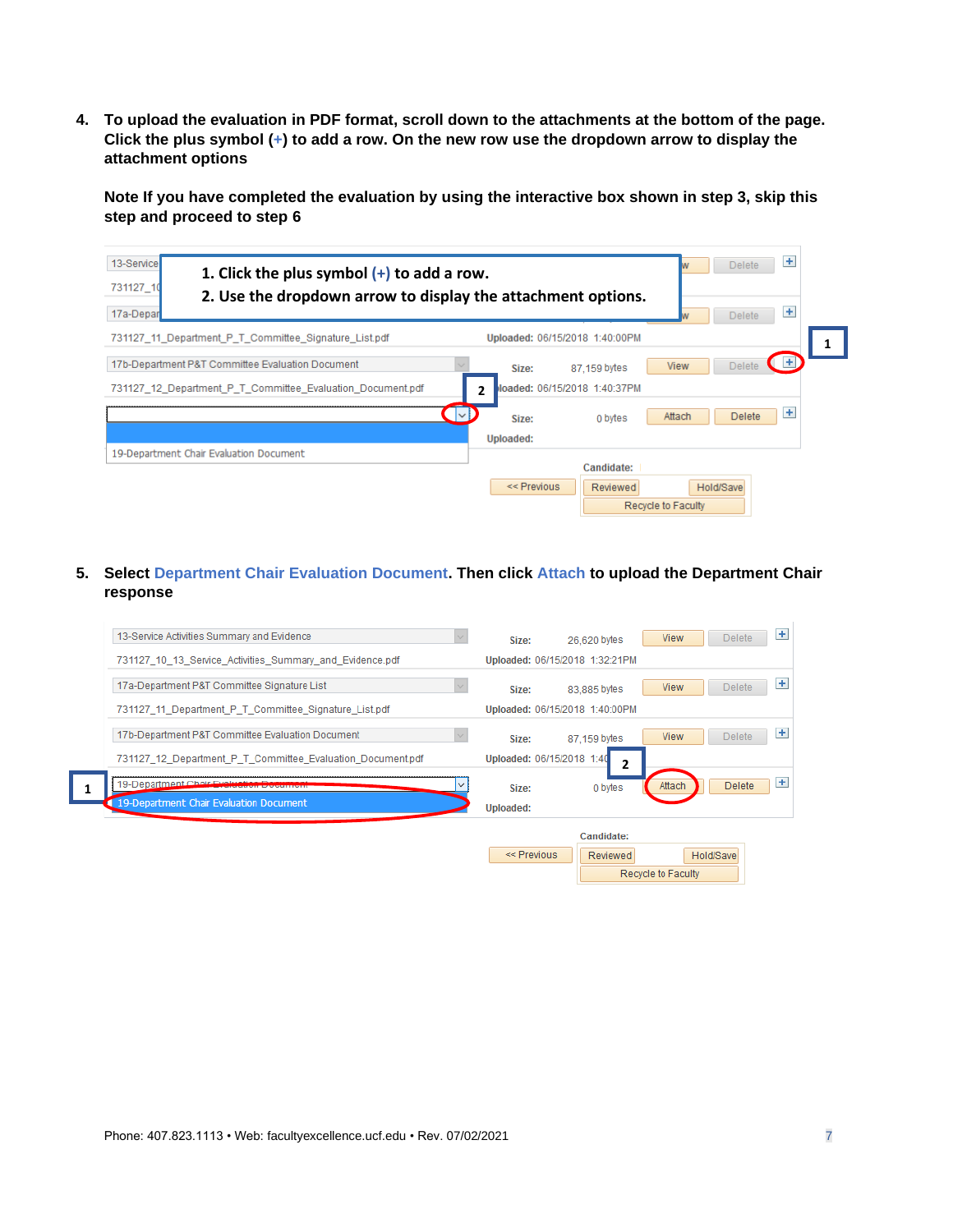**6. After completing the evaluation, click one of the buttons at the bottom of the page**

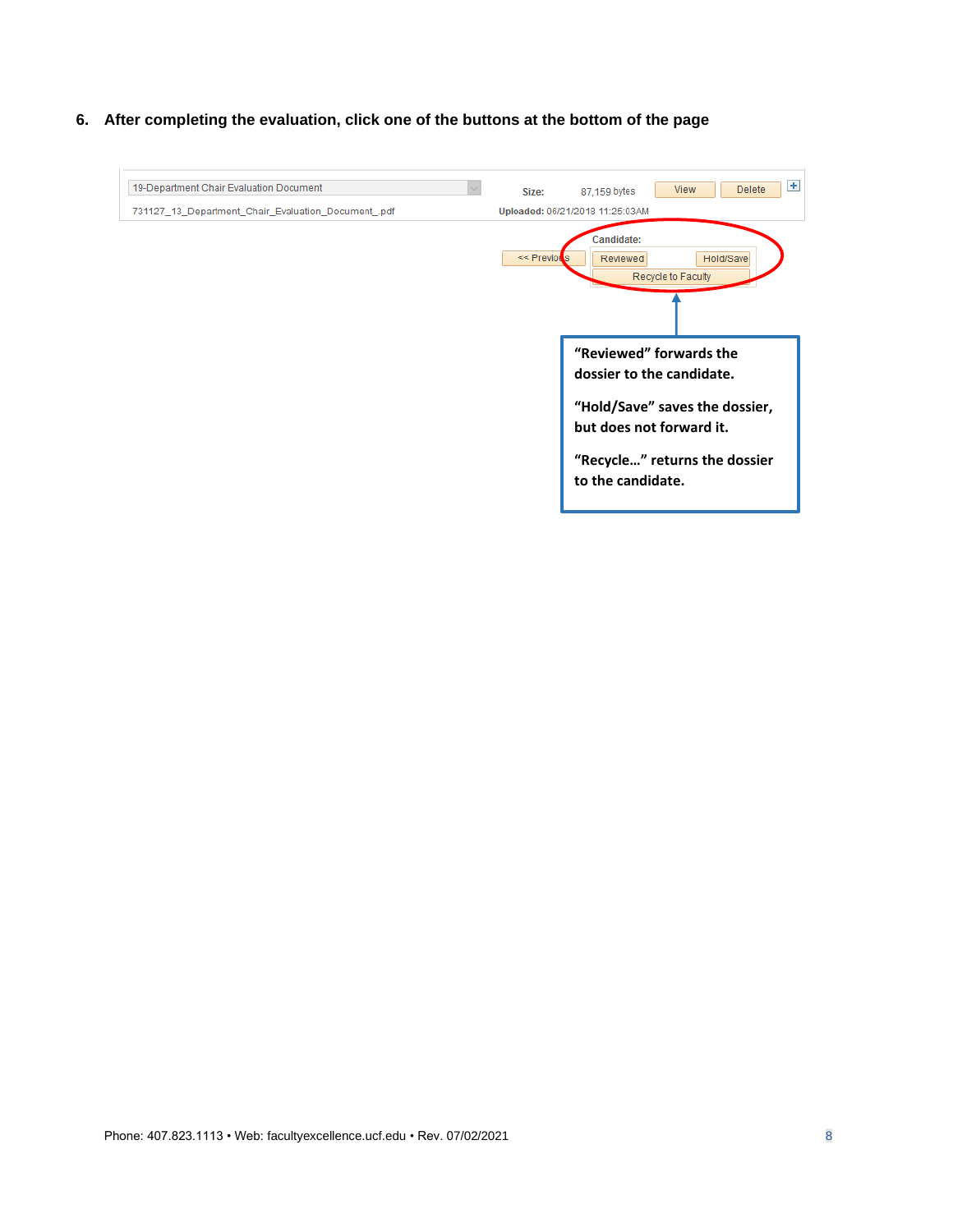## Part IV View-Only Access to Dossiers

## <span id="page-9-0"></span>*[Follow these instructions to view the dossiers throughout the process]*

#### **1. Sign in to the myUCF portal (my.ucf.edu) and click the Work Center tab**

|                                    | UNIVERSITY OF CENTRAL FLORIDA                |                                                                                                                    |  |
|------------------------------------|----------------------------------------------|--------------------------------------------------------------------------------------------------------------------|--|
| Home Page                          | <b>Dashboards</b>                            | <b>Work Center</b>                                                                                                 |  |
| <b>UCF Work Center</b>             |                                              |                                                                                                                    |  |
| <b>My Worklist</b>                 | Work the items that have been routed to you. |                                                                                                                    |  |
| Faculty eP&T Home Page<br>dossier. |                                              | In the Home Page, you can see eP&T work items, start a new dossier, edit/withdraw a dossier in process, and view a |  |

#### **2. Click the Faculty eP&T Home Page**

|           | UNIVERSITY OF CENTRAL FLORIDA |                    |  |
|-----------|-------------------------------|--------------------|--|
| Home Page | Dashboards                    | <b>Work Center</b> |  |

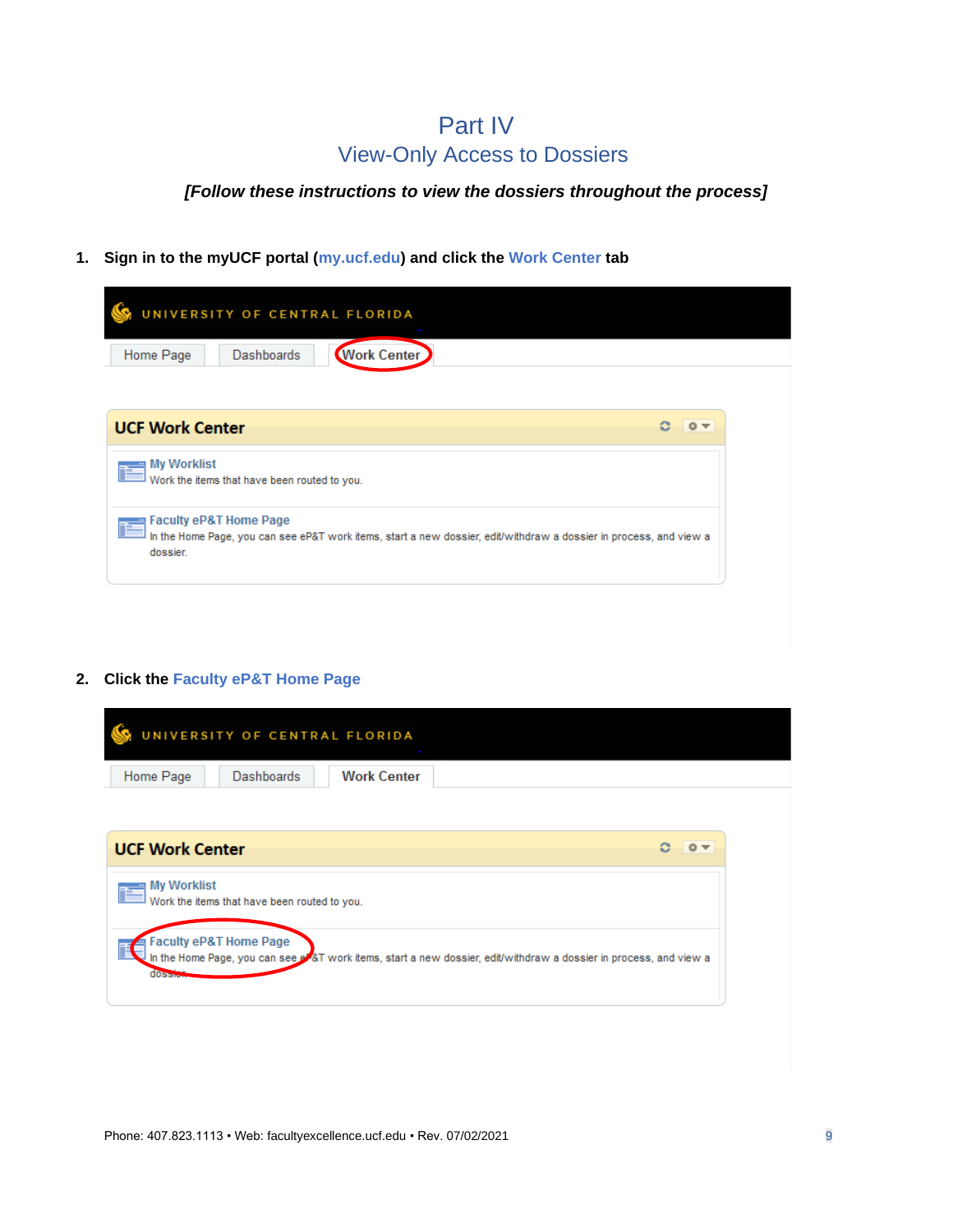#### **3. Click View Only Access to eP&Ts**

| UNIVERSITY OF CENTRAL FLORIDA                                                                                                                                          |                                                                                                                                                                                                                                                                                                                       |
|------------------------------------------------------------------------------------------------------------------------------------------------------------------------|-----------------------------------------------------------------------------------------------------------------------------------------------------------------------------------------------------------------------------------------------------------------------------------------------------------------------|
| Dashboards<br>Home Page                                                                                                                                                | <b>Work Center</b>                                                                                                                                                                                                                                                                                                    |
| <b>UCF Work Center</b><br>≪                                                                                                                                            |                                                                                                                                                                                                                                                                                                                       |
| Menu<br>C<br>春天                                                                                                                                                        | <b>Electronic Promotion &amp; Tenure Home Page</b>                                                                                                                                                                                                                                                                    |
| <b>My Worklist</b><br>Work the items that have been routed to<br>you.                                                                                                  | <b>My Worklist</b><br>Work the items that have been routed to you.                                                                                                                                                                                                                                                    |
| <b>Faculty eP&amp;T Home Page</b><br>In the Home Page, you can see eP&T work<br>items, start a new dossier, edit/withdraw a<br>dossier in process, and view a dossier. | Start a New eP&T<br>Candidates, use this link to initiate a new dossier, which will then be routed to the<br>appropriate reviewers. Once a dossier has been started, you will not be able to<br>access it through this link. You must use the link below to make changes.                                             |
|                                                                                                                                                                        | Edit or Withdraw an eP&T Currently in Process<br>Candidates, use this link to make changes to your dossier that is currently in process.<br>Only dossiers that have not had final approval or been withdrawn will be accessible.                                                                                      |
|                                                                                                                                                                        | <b>View-Only Access to eP&amp;Ts</b><br>Use this link for a read-only view of dossiers. Candidates will not be able to access their<br>dossier through this line in until the process has been completed. Committee members will<br>only have access to dossiers during the specified review windows on the schedule. |

## **4. Click Search to bring up all dossiers. There is no need to complete any of the fields**

#### **View a Dossier**

Enter any information you have and click Search. Leave fields blank for a list of all values.

| <b>Find an Existing Value</b>                   |                                                                        |                                     |              |                                                    |
|-------------------------------------------------|------------------------------------------------------------------------|-------------------------------------|--------------|----------------------------------------------------|
| <b>▼ Search Criteria</b>                        |                                                                        |                                     |              |                                                    |
| Pathway Type $=$                                | eForm ID begins with $\sim$<br>Year begins with $\sim$<br>$\checkmark$ |                                     |              | <b>Click "Search" to bring</b><br>up all dossiers. |
|                                                 | College begins with<br>$\sim$                                          |                                     |              |                                                    |
| Department begins with                          | $\checkmark$                                                           |                                     |              |                                                    |
|                                                 | Last Name begins with $\sim$                                           |                                     |              |                                                    |
|                                                 | First Name begins with $\sim$                                          |                                     |              |                                                    |
|                                                 | Empl ID begins with<br>$\checkmark$                                    |                                     |              |                                                    |
| Workflow Form Status $=$                        |                                                                        |                                     | $\checkmark$ |                                                    |
| Case Sensitive                                  |                                                                        |                                     |              |                                                    |
| Limit the number of results to (up to 300): 300 |                                                                        |                                     |              |                                                    |
| Clear<br>Search                                 |                                                                        | Basic Search & Save Search Criteria |              |                                                    |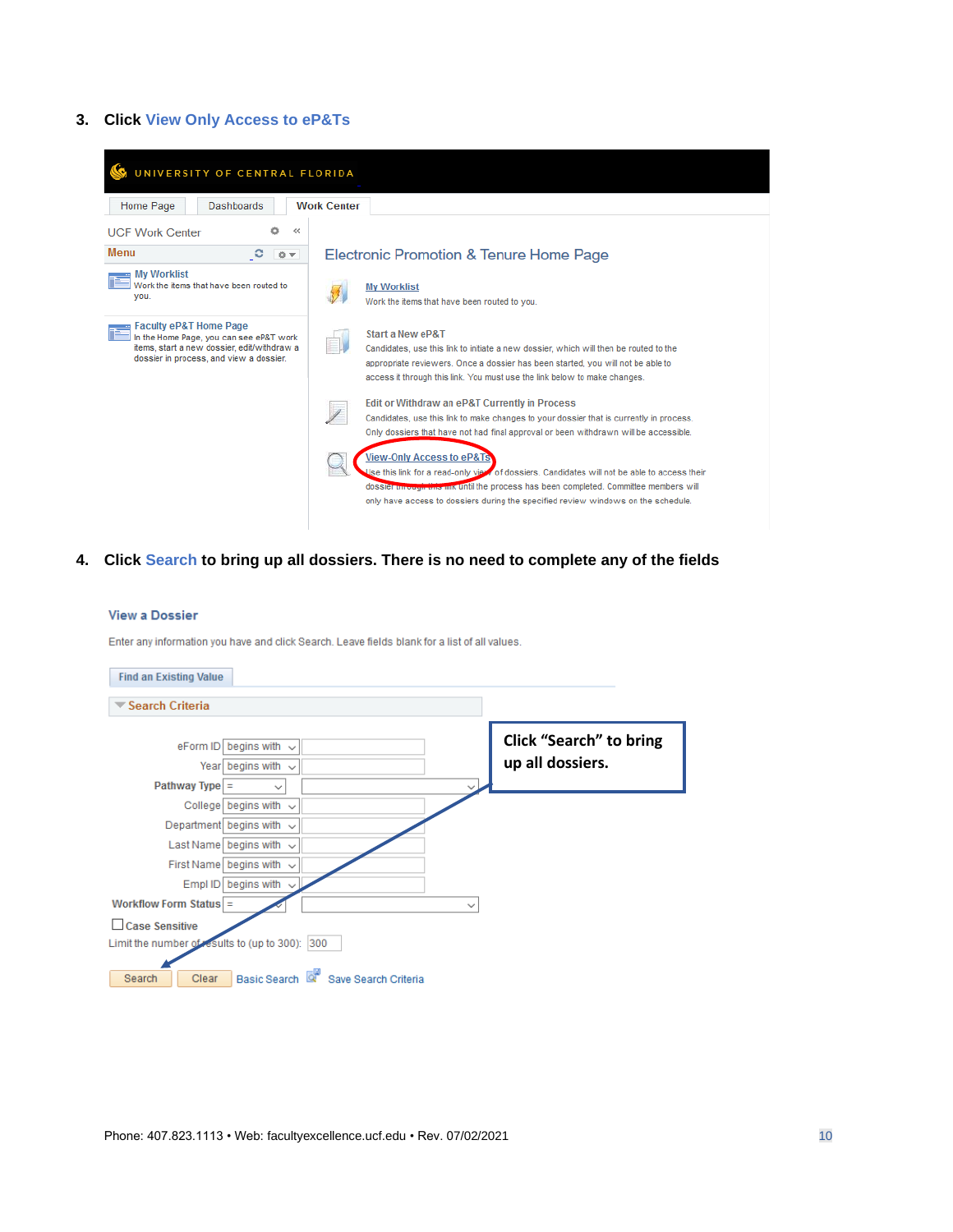**5. Click any field on an individual's line to open the dossier. You may sort the dossiers by clicking on any of the headings**

|                                                                                                                                                                                                                                                            | Click any of the headings to sort the dossiers (e.g., by<br>last name, first name, etc.). |                                                  |  |  |  |
|------------------------------------------------------------------------------------------------------------------------------------------------------------------------------------------------------------------------------------------------------------|-------------------------------------------------------------------------------------------|--------------------------------------------------|--|--|--|
| <b>Search Results</b><br><b>View All</b><br>eForm ID Year Pathway Type College<br>College of Arts & Humanities History<br>2021 T/TE<br>2021 T/TE<br>College of Health Prof & Sci                                                                           | <b>Last Name</b><br><b>Department</b><br>н<br>G<br><b>Health Sciences</b>                 | <b>First Name</b><br>D<br>J                      |  |  |  |
| To open a dossier, click anywhere on an individual's line.                                                                                                                                                                                                 |                                                                                           |                                                  |  |  |  |
| Use the tabs at the top of the page to navigate through the dossier<br>6.<br>Use the "Candidate Info" and "Department Committee" tabs to<br>navigate through the dossier. NOTE: Depending on your level of<br>review, you may not see all tabs shown here. |                                                                                           | <b>This button</b>                               |  |  |  |
| <b>Candidate Info</b><br>Department Committee<br>Department Chair                                                                                                                                                                                          | College Committee<br>College Dean                                                         | takes the user<br>to the dossier<br>attachments. |  |  |  |
| <b>View Dossier</b><br>Step 1 of 8: Candidate Information                                                                                                                                                                                                  |                                                                                           | Go to Attachments                                |  |  |  |
| <b>Candidate Information</b>                                                                                                                                                                                                                               |                                                                                           |                                                  |  |  |  |
| Empl ID:<br><b>First Name:</b>                                                                                                                                                                                                                             | eForm ID:<br><b>Last Name:</b>                                                            |                                                  |  |  |  |